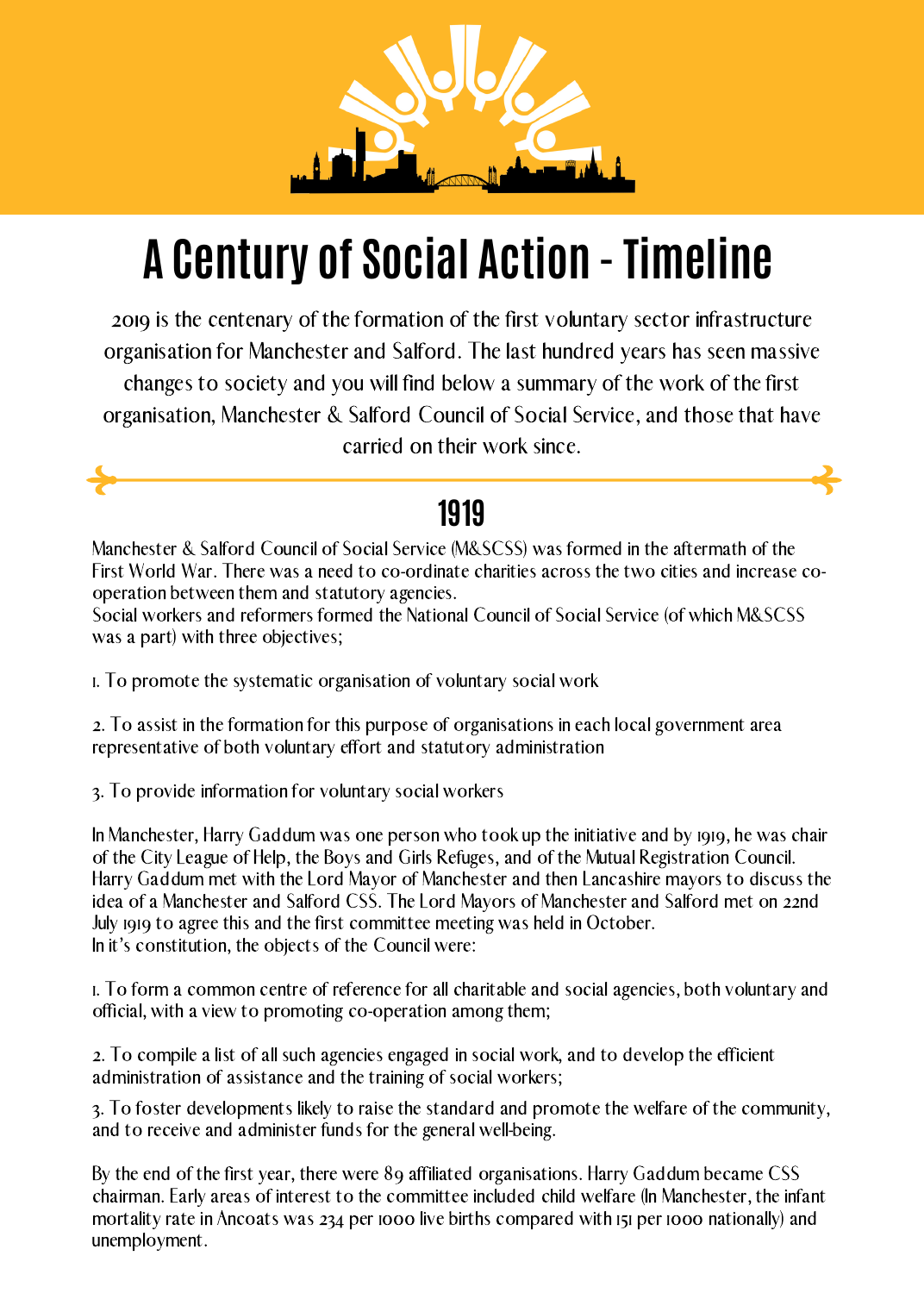A handbook was published as a guide to voluntary workers and contained details of 250 local charitable institutions.



The Women's Voluntary Workers' Committee was started to encourage volunteering by girls.

# **1924**

M&SCSS adopted the income tax recover scheme. Subscriptions covenanted to charities over a period of more than six years became eligible for both income tax and super tax relief. This scheme was to become one important source of finance to the CSS.

A new regular paper, 'Social Welfare', was started to explain the work of the Council and its constituent bodies, and also included any other matters of interest to social workers. Issues of the current day were included in 'Social Welfare' such as unemployment and housing - slum clearance, the Better Housing Council, campaigning for the repair of dilapidated houses and the problems with new housing estates - high rents and distance from work and cheaper shopping.

# **1925**

The annual report reminded 'the charitable public that a subscription to any fund should only be made when the proper use of such contribution is assured and a clear and properly audited financial statement is obtainable on application'.

# **1928**

A new edition of the social workers handbook was published.

# **1929**

# **1930**

M&SCSS co-operated in a new blood transfusion service. The Manchester & Salford Blood Transfusion Service was set up and by 1935, 334 transfusions were given per year. There were no storage facilities so donors had to be called out for each transfusion.

#### **1931**

This was the peak year for Mutual Register transactions in Manchester (a central register of aid given to individuals by statutory and voluntary agencies) at 389,905. Out of 24,000 population in Collyhurst, 5000 were registered at the Labour Exchange.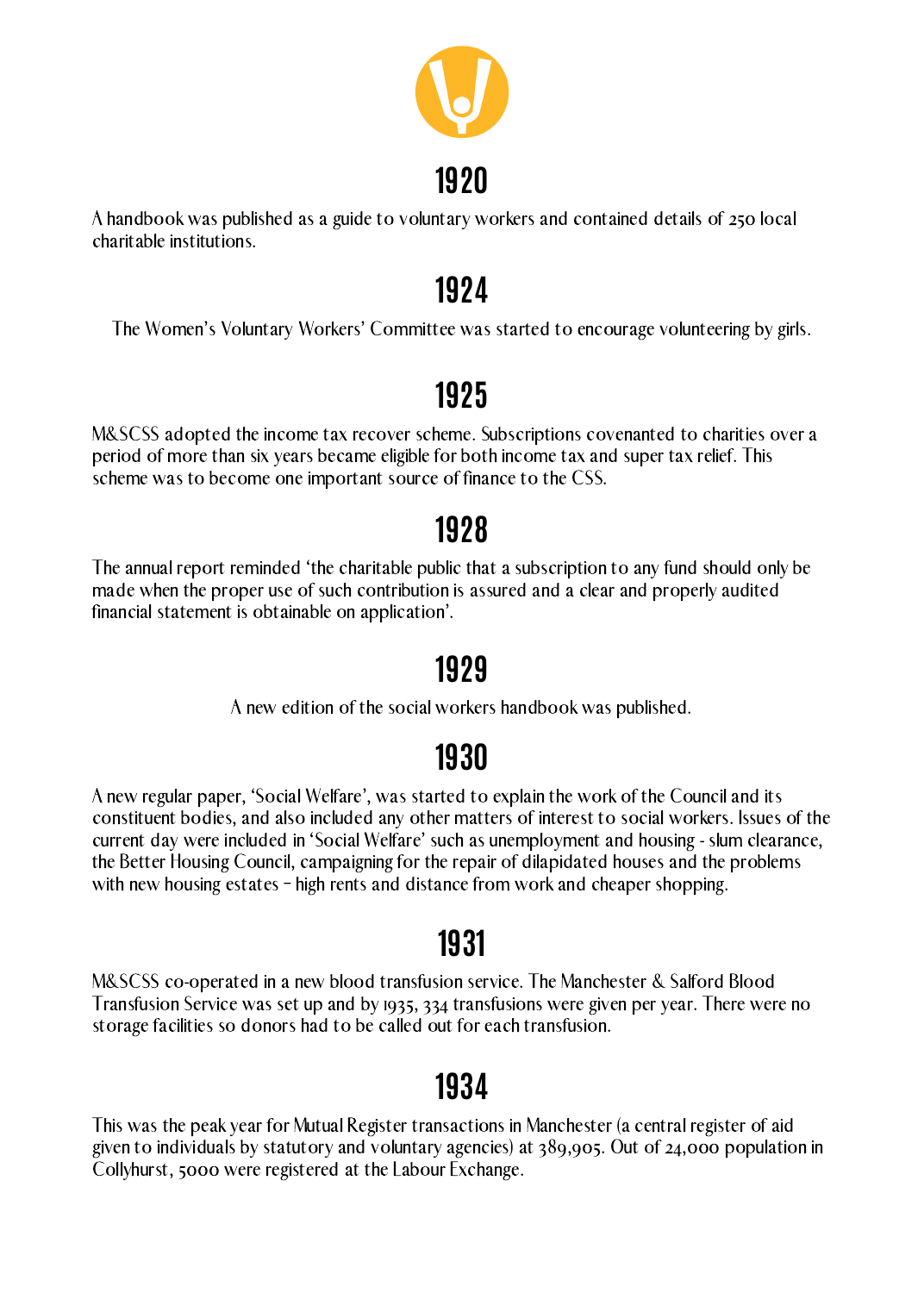The CSS were given two tons of cheese to distribute to member organisations, by whom it was most gratefully received!



The Gaddum Centre was founded after the District Provident Society opened a building on 16/18 Queen Street as a home for voluntary societies. The Council was one of seven founder tenants. The building was named after Harry Gaddum for his outstanding work for voluntary social services in Manchester and Salford.

# **1936**

The Council brought together local youth organisations to consider existing provisions for health and education, to encourage existing work and to prevent overlap. This was following the passing of the Physical Training and Recreation Act.

# **1937**

329 Income Tax Recovery deeds were in operation, which meant over £47,000 was distributed to over 3000 voluntary, charitable and religious groups.

#### **1938**

The Council's activities widened during the war and included group meetings, lectures, student training, surveys and enquiries.

The Council and the City League of Help undertook responsibility for the local organisation of Citizens Advice Bureau. 30 bureau were set up in Manchester and Salford. Enquiries rose to 20,000 per year by the end of the war.

# **1939**

Harry Gaddum died on 19 May 1940.

An incendiary bomb came through the top floor roof of the Gaddum Centre in December 1940. No fire wardens were on duty that night so Mr McGuire the caretaker and the licensee from the nearly Rising Sun pub managed to extinguish the fire.

# **1940**

Accounts showed a deficit of £832. On many occasions, the Council was able to find support for work to meet new needs, but never had anything in reserve. The Manchester Corporation increased their grant from £550 to £700.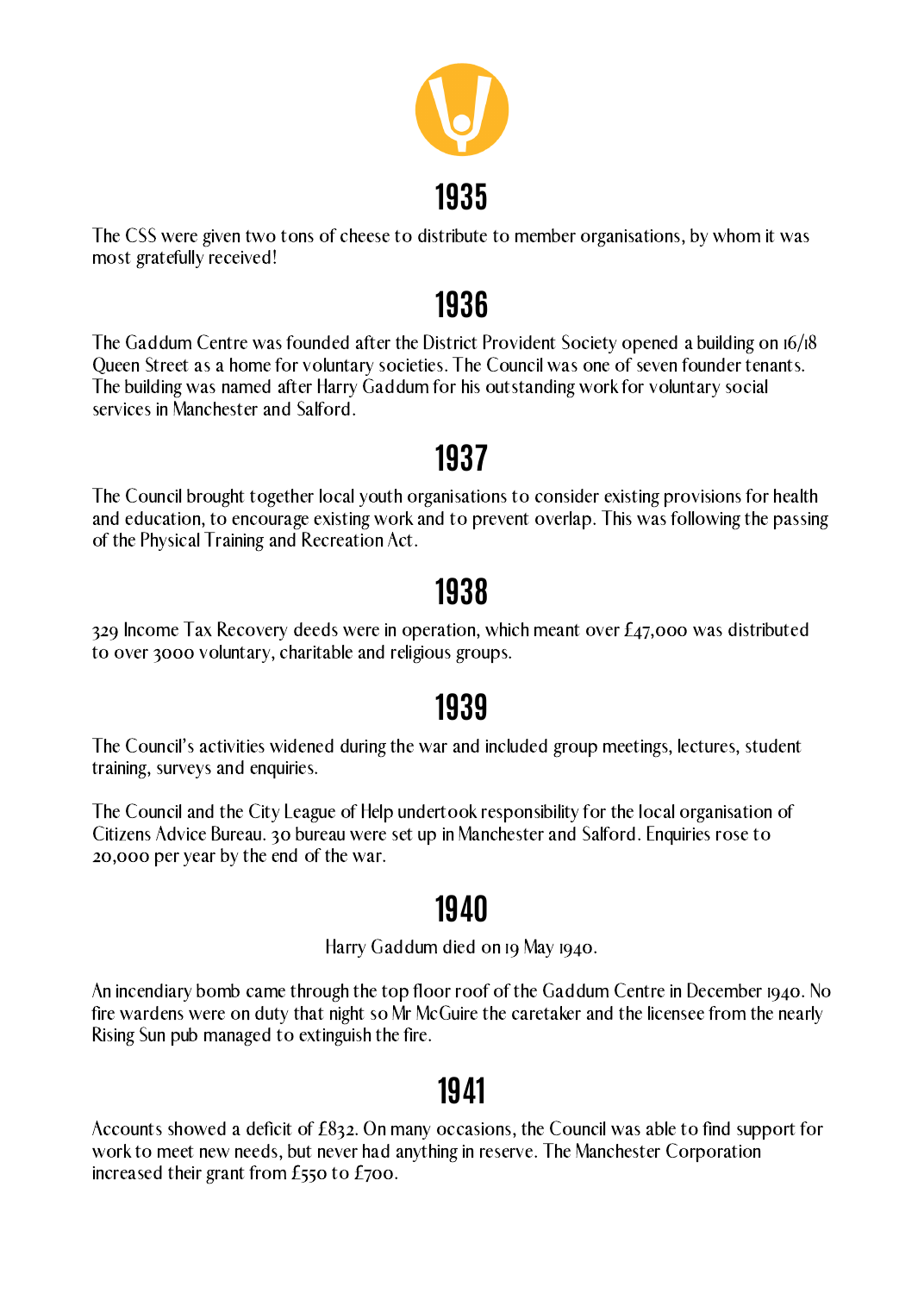The research department and the Girls Training Corp investigated juvenile delinquency and juvenile attitudes to poverty. This work, together with a range of training courses and meetings, provided a solid base for the local authority youth service of the future.



The Council's first full time secretary, F Douglas Weeks, started work. His 'duties to include the development of social service activities in the area in co-operation with statutory and voluntary bodies, the promotion of social studies and investigation and the control of staff'.

During the years immediately following the end of the Second World War, one of the main roles of the CSS and other voluntary organisations was to determine the role for their organisations and for voluntary workers as the statutory framework of the welfare state was built up, and there was a new idea of community.

### **1945**

The River Irwell flooded parts of Salford and the CSS organised a special collection of clothing.

### **1946**

The National Assistance Act 1948 gave to county and county borough councils, a duty to provide accommodation for those 'who by reason of age, infirmity or any other circumstances, are in need of care and attention not otherwise available to them'.

# **1948**

In Manchester, a voluntary visiting service was established by M&SCSS in partnership with the local authority. A visiting organiser was appointed. In the first year, 400 voluntary visitors were recruited and over 1000 visits were arranged for older people.

# **1950**

A Salford Citizens Advice Bureau was started, initially on an evening basis and then three days a week. This was one of the main services CSS provided in Salford at that time. The work of the Salford committee of the CSS was never grant-aided by Salford City Council, although support came from the Salford Sunday Cinemas Fund and street collections as well as from donations.

# **1951**

Clubs for older people had always enjoyed day outings but from the mid-50s onwards, older people began to enjoy out-of-season holidays at cheaper rates. 1500 pensioners went on holiday in 1955 through these holidays. For many pensioners, the holidays were the experience of a lifetime – occasionally the first real holiday they had ever had, often the first for many years.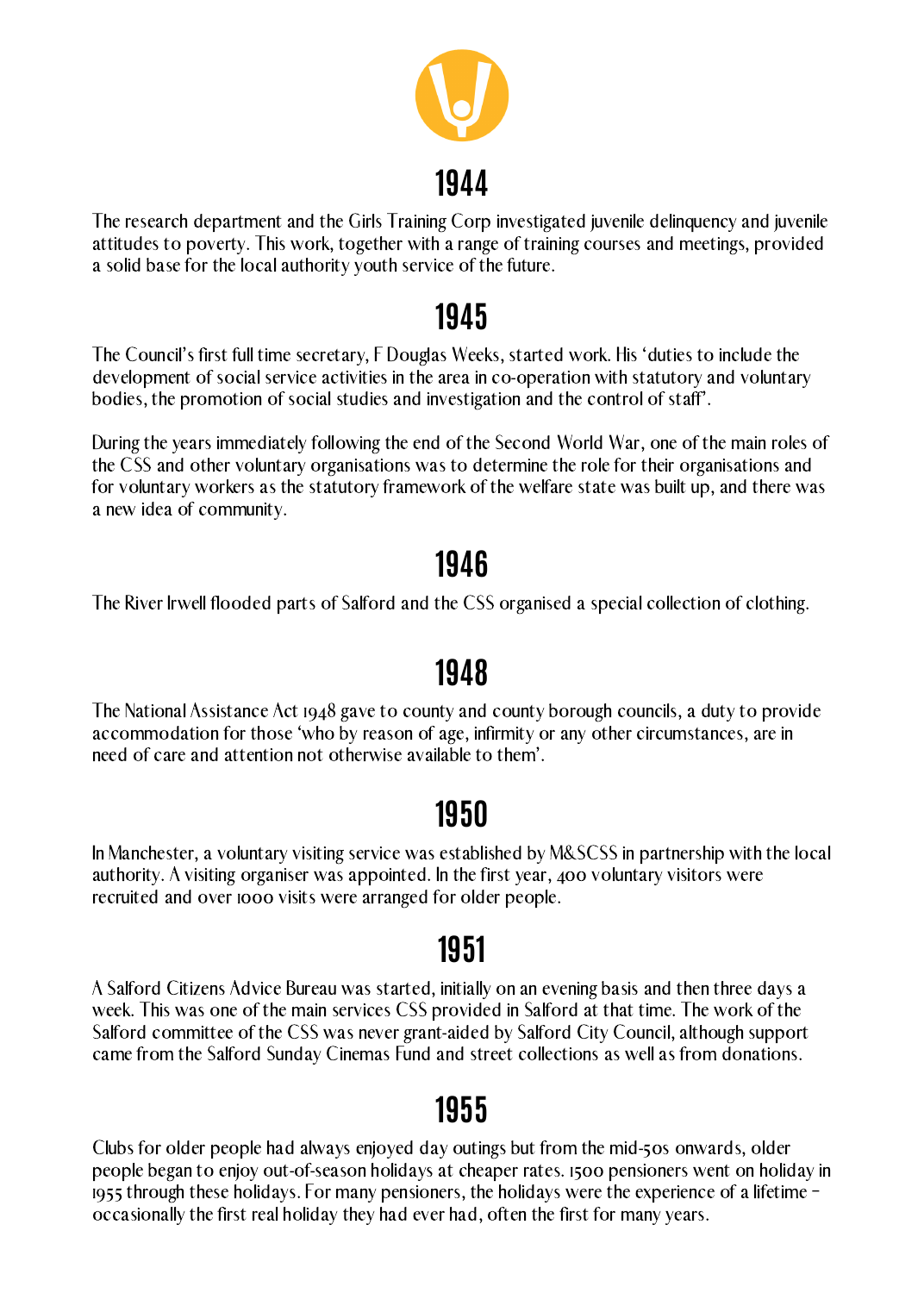The final edition of Social Welfare was published.



### **1957**

The Mental Health act, with its emphasis on community care, was passed. The Council arranged several conferences, often in partnership with other bodies e.g. on the Younghusband report (social workers) and on the churches responsibility in a welfare state.

# **1959**

The CSS, with the help of a bequest, started a mothers club on one of the newer housing estates.

# **1961**

Jack Goldberg, a solicitor and member of Salford City Council, became CSS chair. The Executive Committee began to devote four meetings a year to policy discussions, when matters of importance to the Council were dealt with at greater length than was possible at executive business meetings.

# **1963**

M&SCSS held Golden Jubilee celebrations including choirs and a brass band. There was over 100 voluntary workers in the Manchester and Salford CAB service.

M&SCSS had always tried to maximise the contribution of voluntary workers. It appointed a parttime professional social worker to recruit and voluntary workers under the name of the Volunteer Bureau. There was also a scheme to involve young people in the city in voluntary service. A subsequent survey found that more than 10,000 people in Manchester were voluntarily giving two hours each week to help others.

# **1965**

The Council had a hand in launching the International Council, and provided the secretariat, which was succeeded by the Manchester Council for Community Relations.

# **1966**

By this time, M&SCSS was struggling financially and following a series of changes to local authorities and social work, a North West Community Councils Development Group was formed.

# **1969**

The first meeting of Salford District Community Council took place on 18 April. Following a consultation by the National Council for Social Service, infrastructure organisations changed their names to include Council for Voluntary Service. By November, they were starting to use their new name Salford Council for Voluntary Service.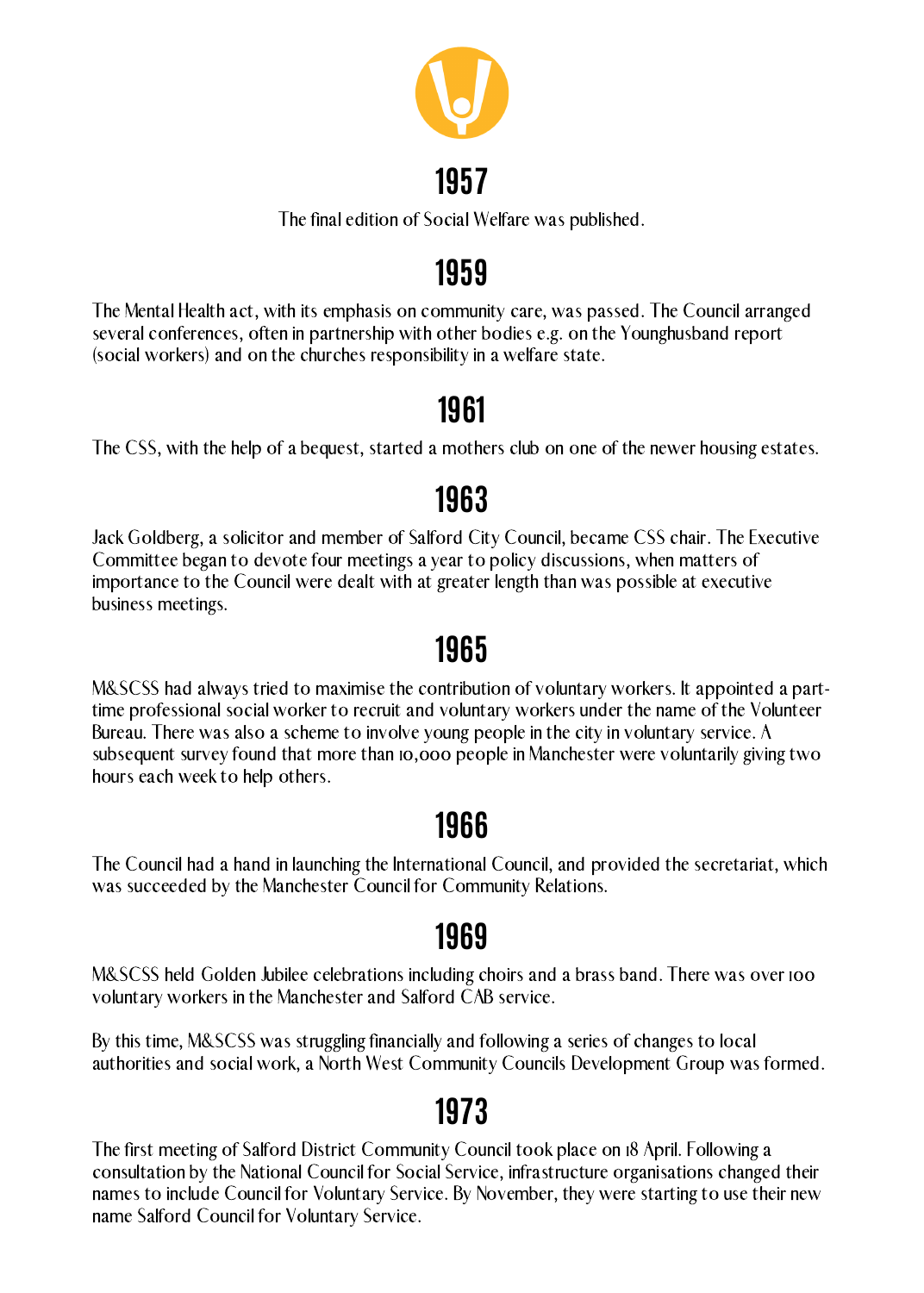M&S CSS was legally dissolved. In practice, it continued as the newly formed Manchester CVS (MCVS). Greater Manchester CVS was also formed in 1974 and continues today as GMCVO. Jack Goldberg was Salford CVS chair and became GMCVS chair.



The country experienced 27% inflation. During the 1970s, the Salford CVS community workers were instrumental in setting up many ground-breaking projects including Salford Law Centre, a literacy project, health training programmes and Salford Aid to Battered Women (now Salford Women's Aid).

Salford CVS moved to new premises in King Street, Eccles.

### **1975**

The Salford Gazette started to be published from March, initially in collaboration with Salford University Community Services, 'to provide voluntary organisations and community groups with a regular source of information and to be a forum for debate on issues of common concern'.

The Manchester/Salford Partnership Programme was formed, which included representatives from local government and health authorities to look at how funding could be channelled towards the greatest needs in inner city areas.

### **1979**

MCVS set up MACC (Manchester Alliance for Community Care), a group of local organisations including the Gaddum Centre and Age Concern, to campaign for the closure of institutional forms of care and a move to a community-based approach. MACC was one of the first organisations of its kind in the country.

#### **1980**

MACC's first manifesto was published.

# **1982**

Salford CVS recognised the importance of community development work and three areas were considered to be of particular need: Higher Broughton, Pendleton and Little Hulton. Each area had a development worker and the volunteer bureau was devolved into each area, with each worker running a part time bureau.

#### **1986**

A MACC development worker was appointed. This post, to provide policy information and support to the voluntary sector, was funded jointly by the Manchester District Health Authorities and the local authority.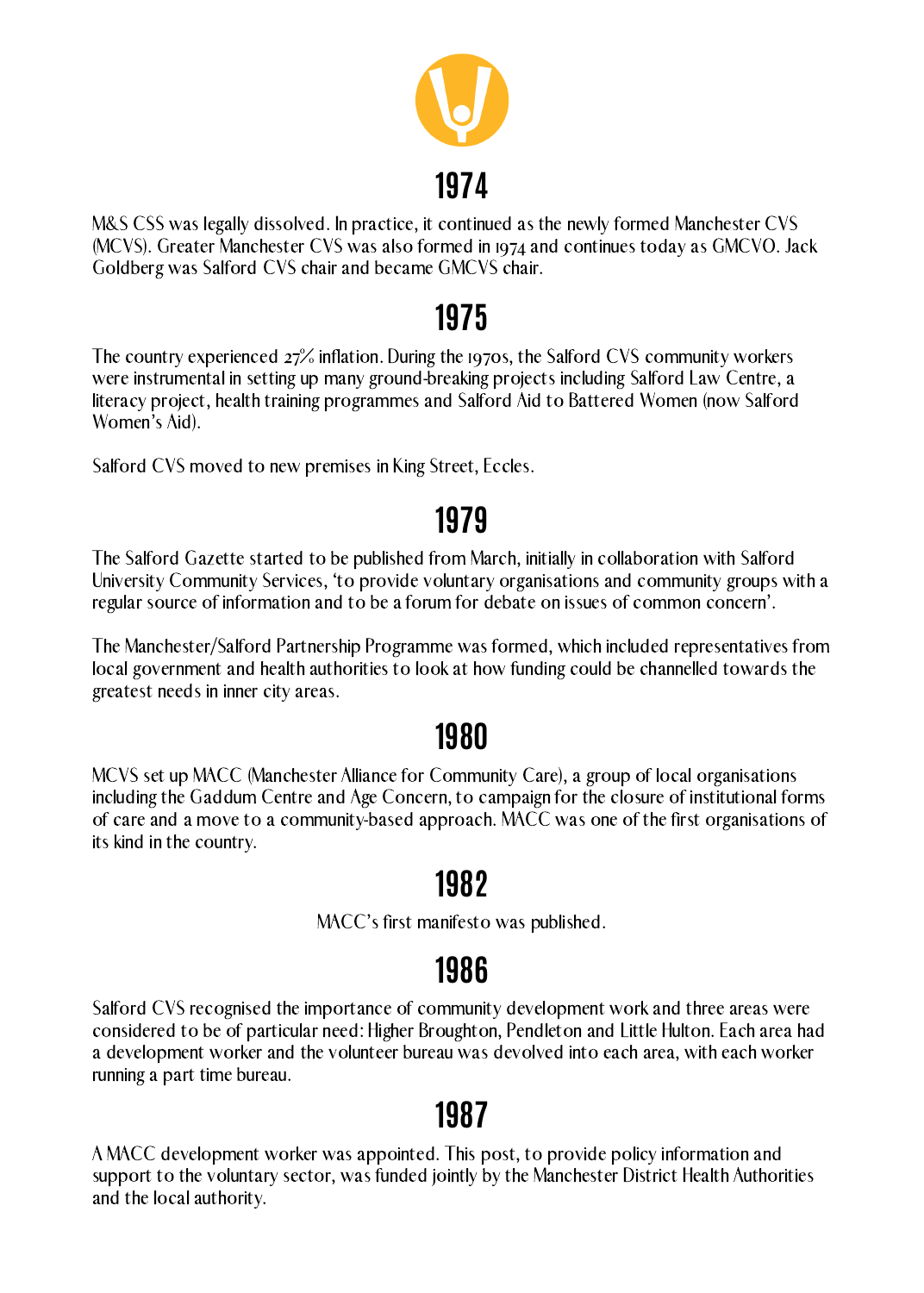A severe funding crisis hit Salford CVS as the Urban Programme funding started to wind down, resulting in the redundancy of a Community Development Worker.



MACC was amongst the first to respond to the Caring for People in the Next Decade and Beyond white paper which formed the basis of the NHS and Community Care Act (1999). MACC's second manifesto published.

Salford CVS moved to new premises at 12 Irwell Place, Eccles, originally built for the Housing Department.

# **1989**

Salford CVS produced their first meeting guides, to enable local groups to find places for meetings in Salford.

# **1990**

# **1992**

A Tall Story of Funding was published by Salford CVS for the first time. Its aim was to draw together information about all the significant funding bodies based within or near Salford, which would make grants to local community groups.

MACC became an independent organisation and moved to its own premises (having been within Manchester CVS).

# **1993**

The Salford Directory of Local Information was launched. It provided details of voluntary organisations, community groups and statutory agencies throughout the city.

# **1994**

The Manchester Voluntary Sector Mental Health Forum was established.

A successful bid was submitted by Salford CVS to the National Lottery for £409,000 under the Community Involvement Programme. Funding of £168,000 from the European Social Fund was also awarded, providing a period of stability for Salford CVS.

# **1998**

MACC became a member of the Voluntary Sector Support Agencies Network, a collaborative group developing Manchester's voluntary sector infrastructure.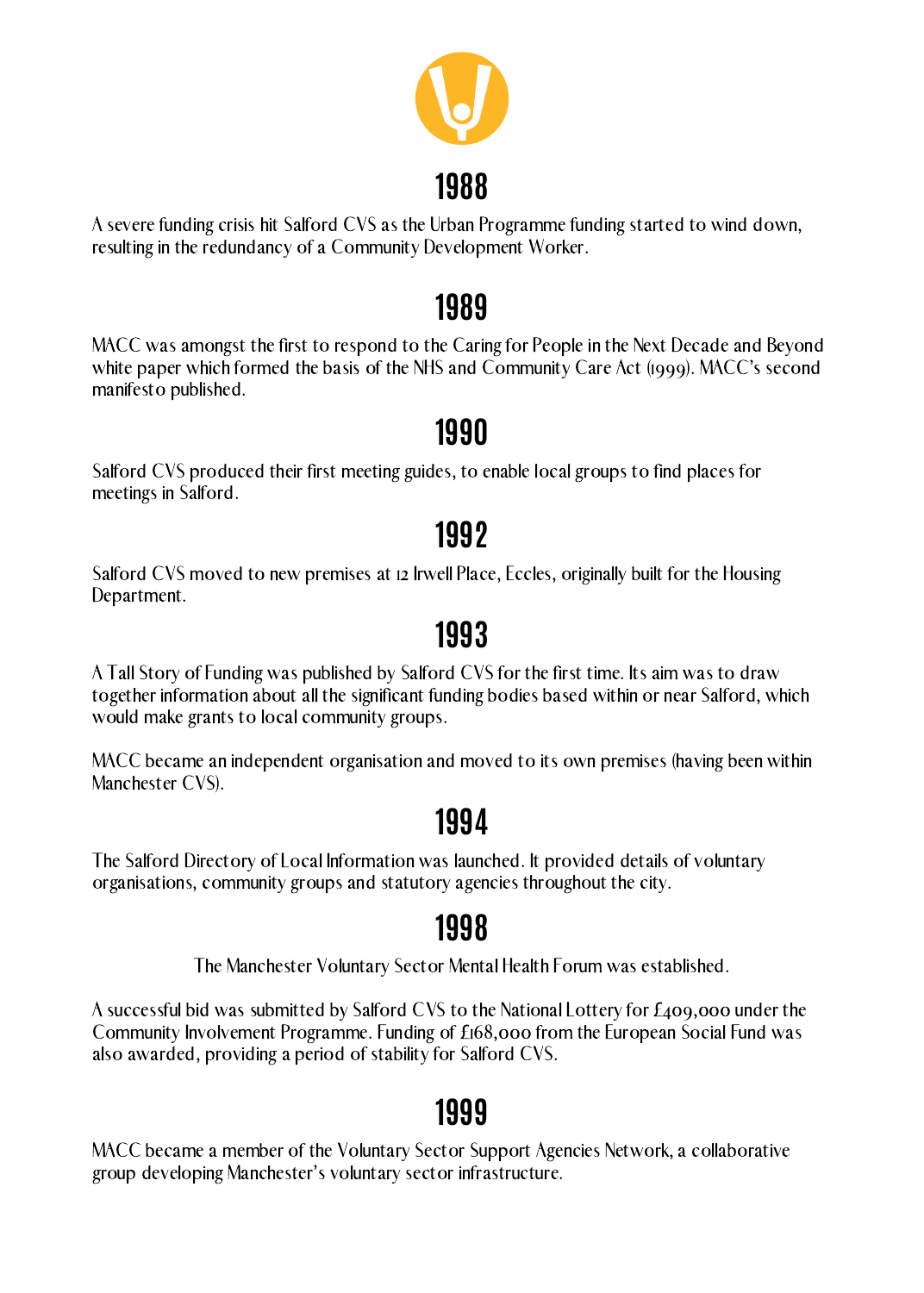The flat Salford CVS staff structure that had lasted for 10 years ended with the appointment of the first Coordinator, Margaret Lea. From this date on, the staff team was led by a Chief Officer or Chief Executive. David Mottram was appointed as Chief Officer. Thanks to Lottery funding, it was possible to invest in additional staff and IT equipment. The number of trustee board members was reduced and Salford CVS concentrated on delivery of its core services via a team of Community Liaison Workers, and on a number of projects.



The Manchester Elders Forum was relaunched as the Manchester Older People's Network Community Network for Manchester (CN4M) was established with MACC as a founder member, taking 'link organisation' status for thematic networks around older people, mental health, children and families, and health and social care.

Salford CVS had to move to make way for redevelopment of the centre of Eccles. They moved to the ground floor of the Old Town Hall and then to refurbished offices on the first floor.

# **2001**

The first Heart of Salford Awards took place.

# **2002**

MACC was a partner in the successful bid by the Black Health Agency to manage the new Patient and Public Involvement Structures across Manchester. MACC appointed a Policy and Information Officer.

# **2003**

The MACC website was launched.

# **2004**

The Salford Compact was agreed between Salford City Council, Salford PCT and Salford CVS. Voluntary and community groups were encouraged to sign up to the compact and its codes of practice, which set out the vision, principles and mutual understanding concerning partnership working between the public and voluntary sector in Salford.

# **2006**

The VOCAL (Voluntary and Community Sector Forum to Salford Children and Young People's Partnership) was established. VOCAL provided broad ranging representation of the interests and views of voluntary sector organisations working with children, young people and families in Salford.

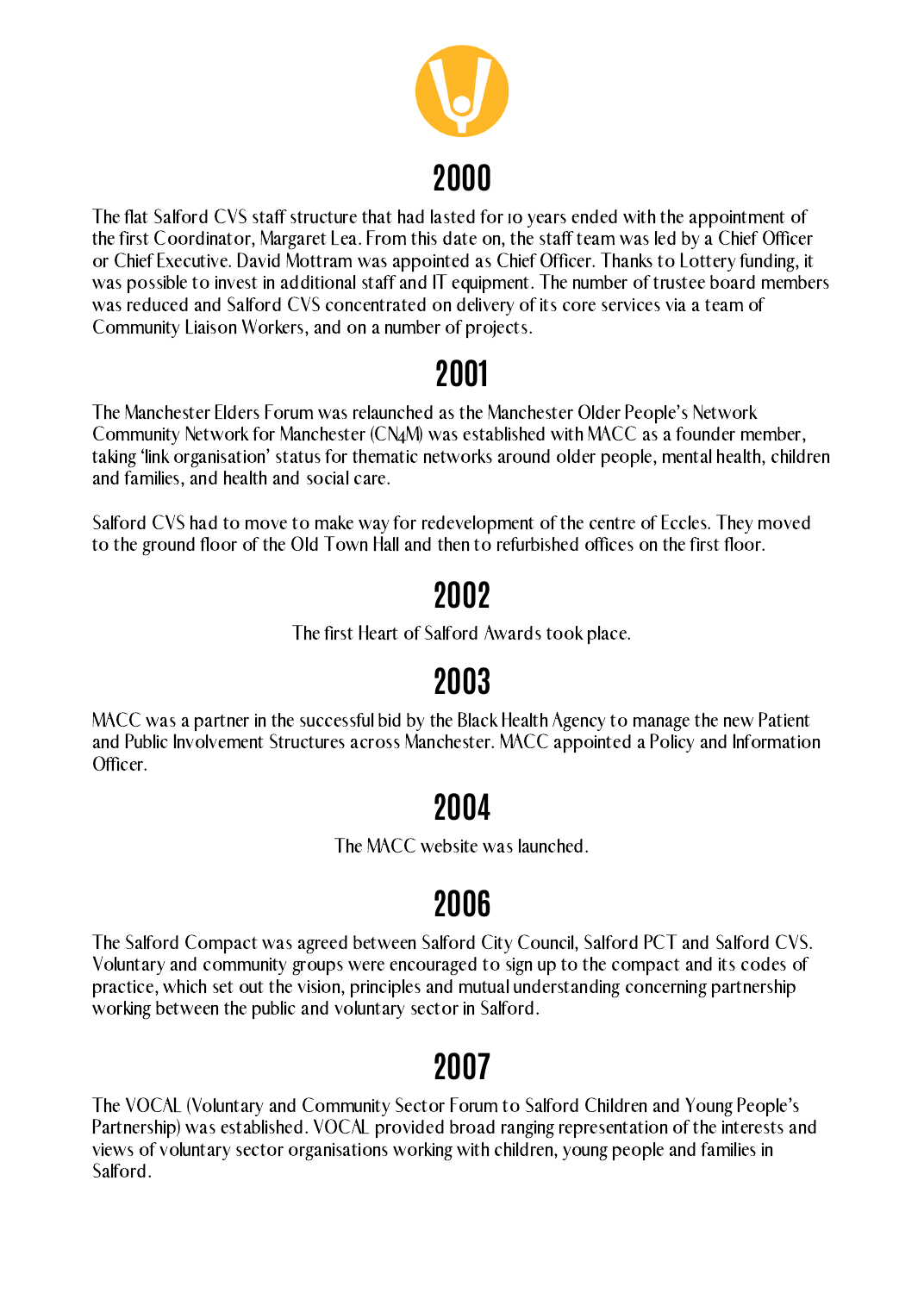Salford CVS changed its name from Salford Council for Voluntary Services to Salford Community and Voluntary Services.

MACC works in partnership with other local infrastructure organisations to bid to deliver the general infrastructure support service for Manchester's voluntary and community sector. Basing the project on the business improvement model developed in 2006, MACC was asked to take the lead role in the partnership and was successful in winning the bid. MACC carried out a recruitment drive to bring new members onto its Executive Committee. Alongside this, MACC undertook a management restructure and created the new post of Operations Manager.



Manchester Community Central was launched as a new capacity building support service for the city's VCSE sector organisations. This was designed as a branded service which could be managed and delivered by a partnership which could change over time but without disruption to provision for local groups.

## **2010**

Manchester City Council began discussions with a number of voluntary sector infrastructure agencies in city with the intention of investing in a single agency to co-ordinate support for local organisations. MACC's Board offered the opportunity to remould the organisation to form the basis for this, building on the model of Manchester Community Central. This was accepted by stakeholders and MACC was given the role of reshaping infrastructure in the city.

Salford 4 Good was launched as a partnership project between Salford CVS, Binoh, The Broughton Trust, The Interlink Foundation, The Seedley and Langworthy Trust and Salford Disability Forum. This came about as a result of Transforming Local Infrastructure funding.

MACC leads on the submission of a partnership bid to the Office for Civil Society's Transforming Local Infrastructure programme. The bid is successful and, from April 2012, brings in additional resources to develop support for local groups. MACC moves offices for the first time in its history – to the third floor of the same building!

# **2011**

Salford CVS commissioned a Salford State of the Voluntary Sector report from the Centre for Regional Economic and Social Research, Sheffield Hallam University, published in 2013 and reprinted after three years.

Volunteer Centre Manchester is launched – a key part of MACC's new role as the main infrastructure agency for the city. MACC announced at a relaunch event in September 2012 that the organisation will simply be known as 'Macc' - dropping the acronym but retaining the nickname by which the organisation is widely known.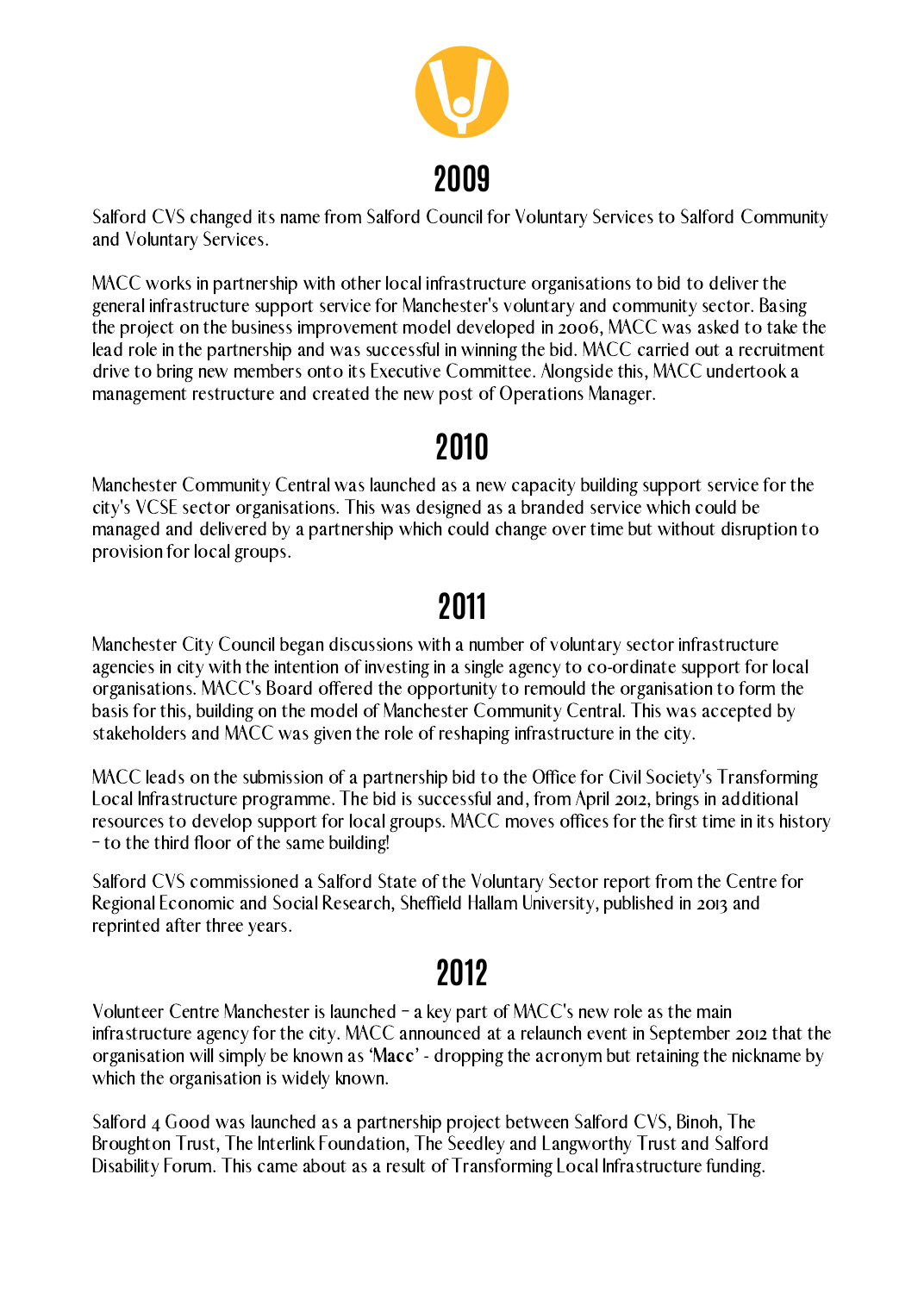Macc continued to build the range of services available and launches the new Manchester Voluntary Sector Assembly to provide a voice for the sector in the city. The Manchester Community Central website is given a major overhaul to reflect these expanded services. The first 'State of the Sector' report is launched by Macc - a comprehensive analysis of the scale and impact of the city's voluntary and community sector. Macc establishes a new awards programme 'Spirit of Manchester Awards' to showcase examples of best practice among the work of voluntary and community groups.

During the year, Manchester City Council re-tenders for the provision of the voluntary sector infrastructure role (capacity building, volunteer support and engagement work) in the city based on the expanded service portfolio Macc developed since 2011. Macc is successful in bidding for (or retaining!) this contract - consolidating the organisation's role in the city and providing a platform for further development.

Macc was accredited as a Living Wage Employer.



# **2013**

Macc publishes a report produced with the Centre for Local Economic Strategies entitled A Civil Economy for Manchester - a new vision for an inclusive, accessible economic model which capitalises on the strengths of the city's social sector.

# **2014**

The Chief Executive of Macc is elected to the Board of Trustees of NAVCA, the national membership body for local VCSE sector infrastructure organisations.

The Salford Third Sector Fund grants programme was launched. Funded by NHS Salford CCG, the aim was to support voluntary sector organisations and primary schools in Salford to improve health and wellbeing.

Salford CVS was a key partner involved in making the case for Salford to be designated a Social Enterprise Place.

Due to budget reductions, Macc is forced to reduce some staff positions but does so through a voluntary redundancy scheme. At the same time, Macc launches a major grants programme in partnership with the local NHS distributing over half a million pounds to local groups to run projects to reduce the social isolation of older people.

The Greater Manchester Older People's Network, hosted and supported by Macc, was launched to support the voices of older people in the GM Devolution agenda.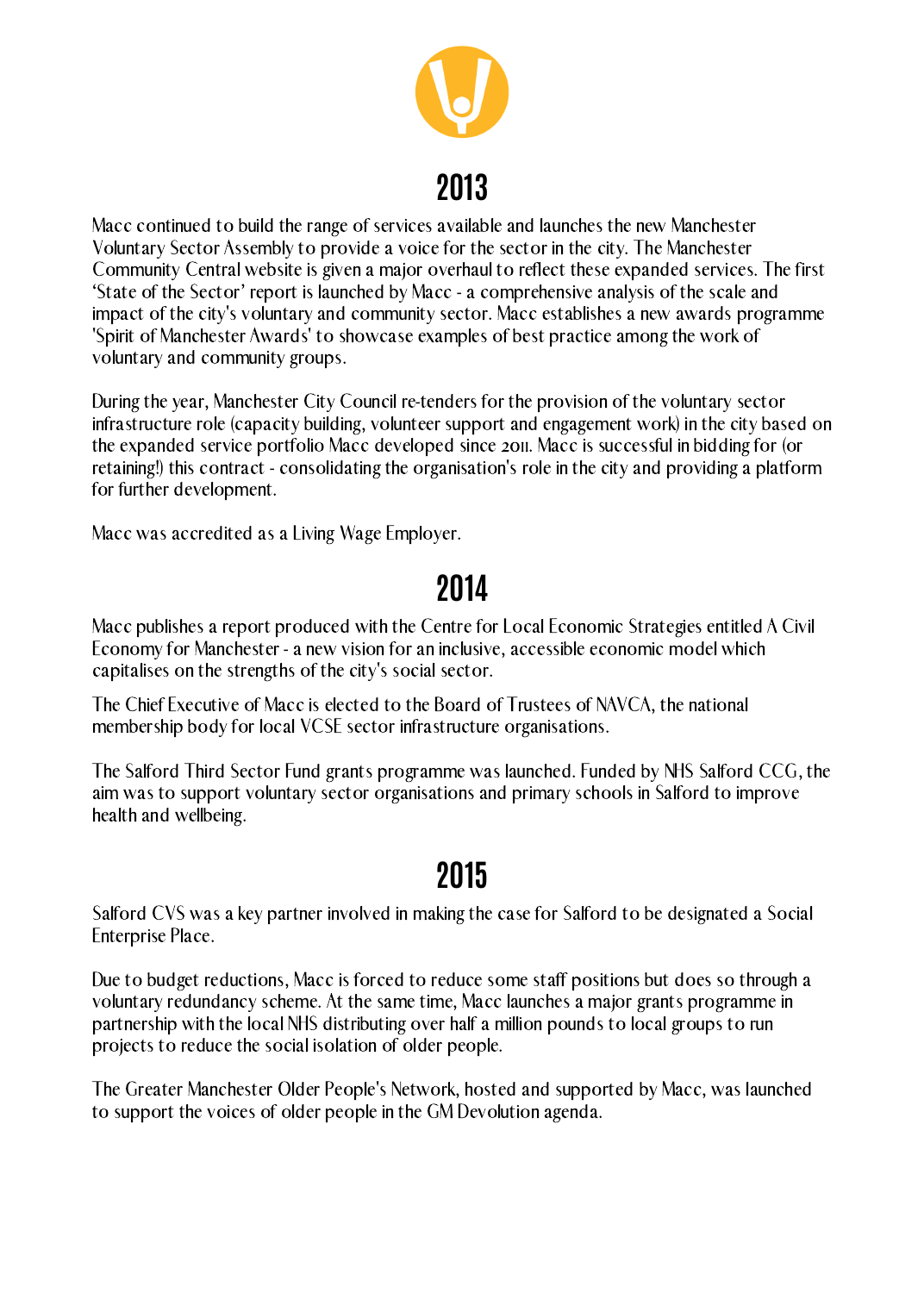As part of the growing programme of Greater Manchester Devolution, Macc and Salford CVS were founder members of the new GM Devolution VCSE Reference Group, established by the sector to build relationships with GM Health and Social Care Partnership and the new GM Combined Authority. They also helped establish 10GM, a joint venture between local VCSE infrastructure organisations in the city region.

Macc launches the Spirit of Manchester Fund, using fundraising from the Spirit of Manchester programme to distribute as mini grants to local community organisations. The programme also sees the launch of Spirit of Manchester Stories, "a day in the life" stories of local social action.

The trustees of Little Hulton Big Local appointed Salford CVS to provide financial and project management, and coordination for the project which had been awarded £1 million funding from the Big Lottery as part of their Big Local programme.



# **2016**

The Salford and Greater Manchester State of the Sector report was completed by organisations across GM and was launched on 1st June to an audience including public and VCSE sector leaders from across GM.

# **2017**

A new Manchester grants programme focused on supporting mental health and wellbeing was launched again in partnership with local NHS organisations, distributing over £330,000 to local organisations. Alongside this Macc is asked to administer Manchester's Hate Crime Awareness Grants, supporting activities to highlight, challenge and encourage reporting of hate crime.

Macc publishes the second State of the Sector report for Manchester, looking at the scale, reach, activities and relationships of VCSE organisations in the city. Comparison with the 2013 report shows that Macc has had a clear impact on the numbers of volunteers, the diversity of the sector's income and relationships with local public sector bodies.

In May, following the terror attack on the MEN Arena, Macc mobilises the VCSE sector to pull together daily updates of support and help available from local organisations and feeds this through into the response and recovery workstreams with public sector colleagues and the subsequent review. Later in the year, Macc hosts a national roundtable with NAVCA on VCSE involvement in emergency preparedness with colleagues from rural areas (flooding responses) and inner London (Grenfell and London Bridge attacks).

Macc and Salford CVS are two of the main authors of the historic Memorandum of Understanding between the GM Health and Social Care Partnership and the VCSE sector. This was formally signed by the Mayor of Greater Manchester in a ceremony at Manchester Town Hall.